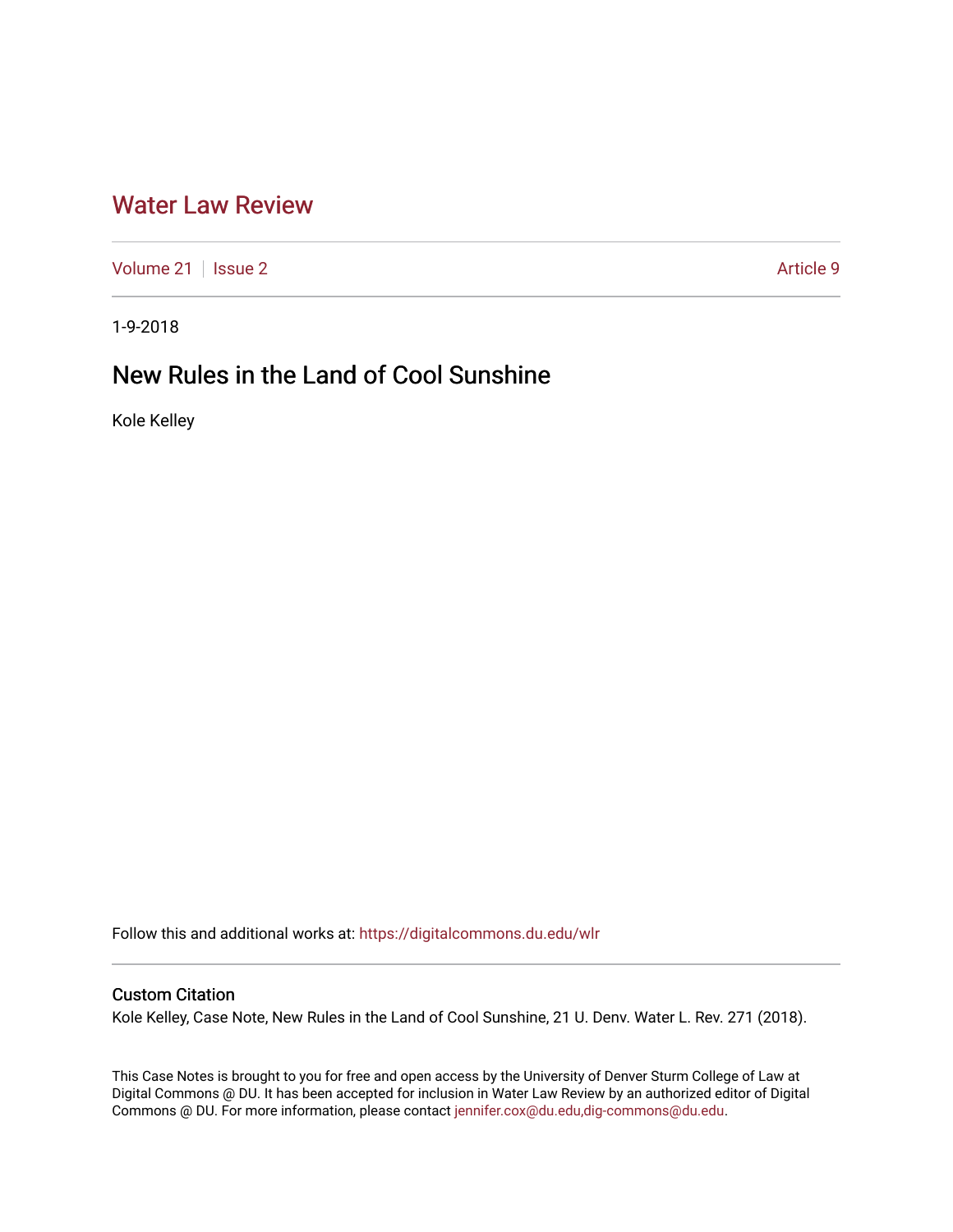### CASE **NOTE**

#### NEw **RULES IN THE LAND.OF COOL SUNSHINE**

**A** judge who always likes the result they reach is a bad judge. Many credit Justice Antonin Scalia with this phrase and even the newest Supreme Court Justice, Neil Gorsuch, made the exact same point when accepting his appointment on the Supreme Court.' Does a similar principle exist in the Colorado Doctrine (the "Prior Appropriation Doctrine" or "Doctrine")?

The San Luis Valley ("Valley") is incredibly unique.' While the entire state works to meet the growing demands on the Colorado water system, the Valley needs a more tailored solution.' The Valley's limited water supplies have been over appropriated since **1900.'** Pairing that with the driest consecutive four-year period on record for the Upper Rio Grande, the reality of exhausted water supplies became quickly apparent.<sup>3</sup> Throughout the drought, many Valley farmers "relied upon their wells, with a resulting substantial overdraft of the confined and unconfined aquifer systems."<sup>6</sup> In order to find a solution, many looked back to **1975,** when State Engineer Clarence Kuiper first attempted to adopt groundwater rules and regulations for Water Division No. **3.**

Kuiper's rules were eventually remanded back to the State Engineer **by** the Colorado Supreme Court for reconsideration.! **By** the time the Court re-

*3. See general/v* **COLo.** WATER **CONSERVATION** BD., COLORADO'S WATER **PLAN (2015)** (creating a goal to reduce the supply and demand gap).

*4. Alamosa-Lajaa,* 674 **P.2d** at **918.**

**8.** *See Alamosa-LaJa,* 674 **P.2d** at **935-36;** *New Confined Groundwater Rules for Div. 3,* Case No. 04CW24, at **\*181** ("Itihe Colorado Supreme Courtupheld the presumption of material

**<sup>1.</sup>** Nolan **D.** McCaskill, *The 11 most memorable Scaba quotes,* POLITIco (Feb. 14, **2016, 12:59** AM), https://www.politico.con/stoiy/2016/02/best-antonin-scalia-(uotes-21927; *Judge Gorsuch Full OpeningStatement* **NBC NEws** (Mar. 20, **2017, 1:35** PM), https://www.nbcnews .com/ncws/us-news/here-s-judge-gorsuch-s-full-opening-statcmcnt-n735 9 6 1.

<sup>2.</sup> *See* Alamosa-La Jara Water Users Protection Ass'n v. Gould *("Alamosa-La Jara"*), 674 **P.2d** 914, **918** (Colo. 1984) (providing a comprehensive description of the unique geology, geography, and hydrology of the Valley); *see also* Am. Water Dev., Inc. v. City of Alamosa, **874 P.2d 352, 367** (Colo. 1994).

*<sup>5.</sup>* Colo. Div. OF WATER RES., **STATE ENGINEER'S STATEMENT** OF **BASIS AND** PURPOSE FOR RULES GOVERNING THE WITHDRAWAL OF GROUNDWATER IN WATER DIVISION No. 3 (THE Rio **GRANDE BASIN) AND ESTABLISHING** CRITERIA FOR THE **BEGINNING AND END** OF THE IRRIGATION **SEASON IN** WATER **DIvIsION** No. **3** FOR **ALL** IRRIGATION WATER RIGHTs **7 (2015)** [hercinafter **STATE** ENGINEER'S STATEMENT OF BASIS **AND** PURPOSE] (The period **2002-05** was the driest consecutive four-year period on record for the Upper Rio Grande. In 2002, the annual streamflow of the Rio Grande as gauged at Del Norte was **160,000** acre-fcet, as compared to a long-term average of about 640,000 acre-feet per year).

*<sup>6.</sup> Id.*

*<sup>7.</sup> See In re Rules Governing New Withdrawals of Groundwater in Water Division No.3 Alectng the Rate or Direction ofMovement of Water in the Confined Aquifer System ("New Confined Groundwater Rules for Div. 3'),* No. 04CW24, at **\*30-31** (Colo. Water Ct. Div. No. 3 **2006).**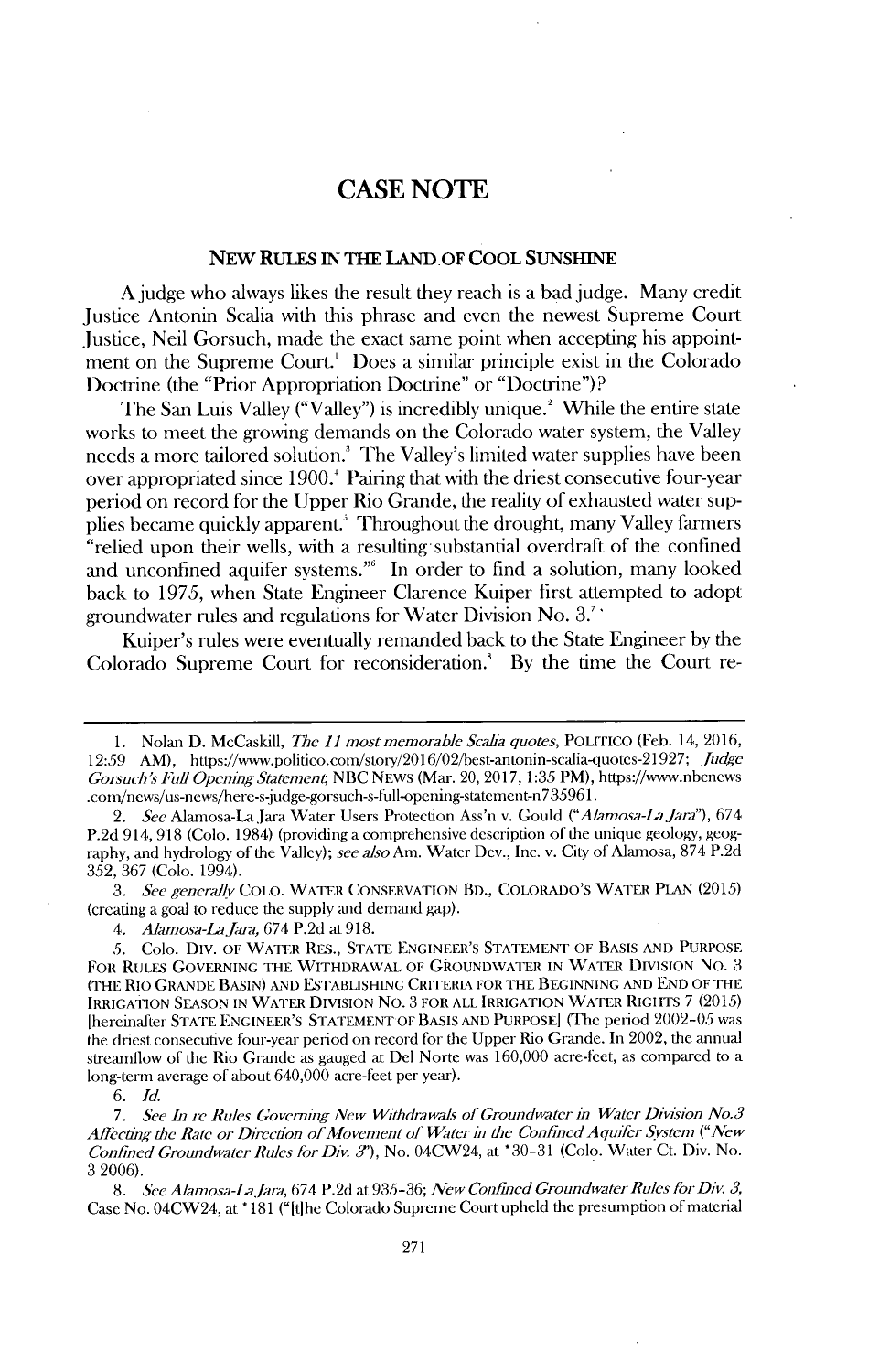manded Kuiper's rules, Valley residents had already shifted their focus to a federal reclamation project. Valley residents hoped the project would add "a new water supply to the Rio Grande, reducing 'the curtailment of surface diversions that would otherwise be required **by** the Rio Grande Compact, while at the same time reducing claims of stream depletion from well pumping."<sup>"</sup> However, the project, better known as the Closed Basin Project, failed to yield the expected quantities of water to the disappointment of its planners.<sup>10</sup>

Valley residents also faced threats of tapping the Valley aquifers for export, potentially for use in the Colorado Front Range municipalities, during the same time span." This expended large amounts of irrigator resources, including an election to pass a mill levy to finance the litigation to oppose groundwater exports of water from the Valley.<sup>12</sup>

Running out of time and options, the State Engineer filed the Rules Governing the Withdrawal of Groundwater in Water Division No. **3** and Establishing Criteria for the Beginning and End of the Irrigation Season Rules for Water Division No. 3 for **All** Irrigation Water Rights ("Rules") in Water Division No. **3** Water Court on September **23, 2015."** The State Engineer had stipulated to amendments to the Rules with multiple opposers, but the time had come to make a determination on the Rules with trial set to begin January 24, **2018.'** This paper analyzes the Rules proposed **by** the State Engineer and offers some predictions on some of the potential effects the Rules **will** have on Valley residents who desperately need a solution to their water problem.

It is true that at some point, on the quantity axis the marginal utility from larger water rights would likely diminish, so that it would be more eflicient for water exceeding that quantity to be used **by** another user." The problem is who makes that decision? The Prior Appropriation Doctrine establishes distributive justice, preventing the ownership of water from accumulating in the hands of those owning land next to the stream. The Doctrine has and will continue to

*11. Am. Water Dei, Inc.,* **874 P.2d** at *358.*

12. *Id.* at **376-77** (following a **1991** trial, the Water Court denied and dismissed American Water Development, Inc.'s ("AWDI") application to withdraw water under the Baca Grant No. 4 (a tract of land near the Great Sand Dunes National Park and Preserve). The Water Court issued a judgment against AWDI to compensate the objectors for attorneys' fees and costs incurred relating to the claims dismissed on the eve of trial, and costs for the claims that went to trial. The Colorado Supreme Court upheld both judgments. *Id.* at **376-77, 386.**

**13. STATE ENGINEER'S** STATEMENT OF BASIS **AND** PURPOSE, *supra note 5,* at *1; see* Resume Notice Issued **by** Water Court Division No. **3,** No. 15CW3024 **(OcL** *15, 2015).*

*14. Water rules tril begns Monday,* ALAMOSA NEWS, https://www.alamosanews.com/article/water-rules-trial-begins-monday (last visited May **27, 2018).**

**15.** *See* PAUL **KRUGMAN &** ROBIN WELLS, ECONOMIcs **271-73** (3rd ed. 2012).

injury to senior rights from groundwater withdrawals based on die finding of material injury on a Valley wide basis **.** . **.** but remanded the rules and regulations for reconsideration in accordance with the policy of 'maximum-optimum utilization' and the 'reasonable-means-of-diversion' doctrine").

**<sup>9.</sup> STATE ENGINEER'S** STATEMENT OF **BASIS AND PURPOSE,** supra *note 5, at 5.*

*<sup>10.</sup> See New Conlined Gioundwater Rules lor Div. 3,* Case No. 04CW24, at **\*33** ("The agreement over-optimistically contemplated that the Project would provide not less than **250,000** acre-fect of additional water over any ten-year period once phase 4 of the Project was in opera*tion."); see id.* at **\*32-33** (stating that originally decreed for **106,000** acre-feet per year, at present the Rio Grande Water Conscrvation District has made absolute 43,520 acre-feet of water but reduced the remaining conditional water right **by 32,000** acre-feet).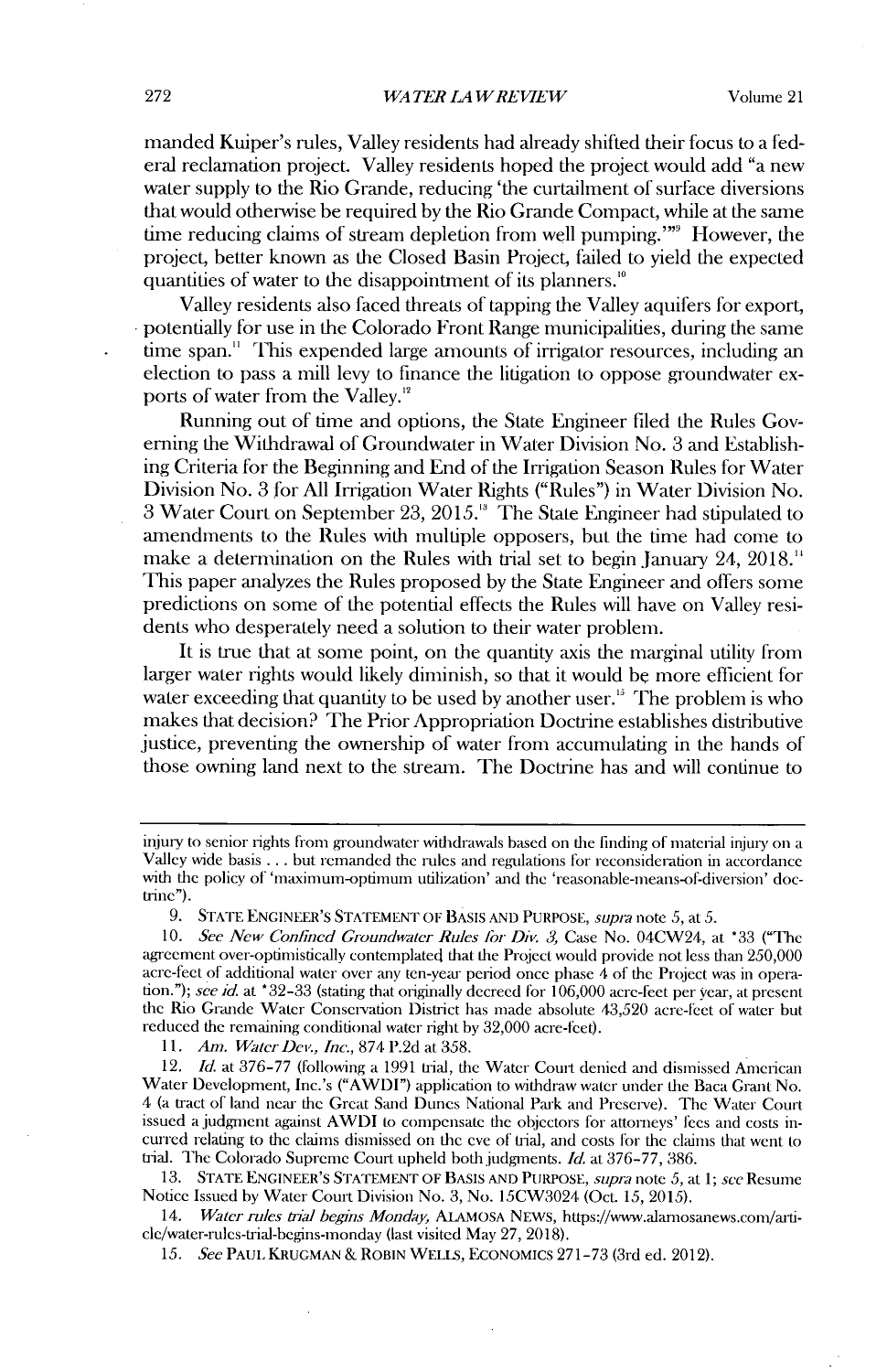$CASE\, OF$  273

protect the interest of small scale farners." This Lockean view helped shape the Colorado Doctrine, and now shapes the Rules." The Rules effect, aside from the targeted replenishment of Valley aquifers, is essentially the same. The decline in well depletions theoretically returns surface rights back to a useable level. This is distributive justice. Returning usable water to as many as possible, while also replenishing the parched aquifers.

#### GETTING TO JANUARY

The Colorado General Assembly mandated the adoption of both the Groundwater and Irrigation Season Rules for Water Division No. **3** and the Confined Aquifer New Use Rules "in stages."" The Rules reflect the State Engineer's stepwise approach to the integrated administration of surface and groundwater in the San Luis Valley.<sup>19</sup> One of the bills adopting the Rules, House Bill **98-1011** ("H.B. **98-1011"),** "served as a catalyst for initiating the Rio Grande Decision Support System Study, a study of the Valley's aquifer systems." ' The Water Court for Division No. **3** called this study "one of the most comprehensive studies of the Valley's geology and hydrology that has ever been undertaken."<sup>21</sup> This study became the basis for the development of a new groundwater model **("RGDSS** Model")." The **RDGSS** Model is a computerized mathematical model designed to "simulate, among other things, the flow of groundwater," and can be updated as new information about the aquifer systems becomes available.<sup>23</sup>

The other **bill,** Senate Bill 04-222 ("S.B. 04-222"), helped guide the rulemaking. S.B. 04-222 approved the maintenance of a sustainable water supply in each aquifer and encouraged the use of groundwater management subdistricts.<sup>2</sup> ' However, the bill's directive raised the issue of how to create subdistricts that limit the ability of water appropriators to exercise their rights, while still furthering the principles of certainty, equity, and justice. The State Engineer took many precautionary steps to ensure the Rules were a local product in an effort to prevent state oversight. For example, the State Engineer created multiple committees to aid the rulemaking process and to receive local input into the groundwater rules.<sup>25</sup>

**16.** *See genendly* **DAVID SCHORR, THE COLORADO DOCTRINE** 142 **(Yale** Univ. Press 2012).

**17. SccJOHN LOCKE, THE SEcOND TREATISE OF GOVERNMENT §§** *27,31* (Thomas P. Peardon ed. *1953).*

**18.** Simpson v. Cotton Creek Circles, **LLC, 181 P.3d** *252,* **263** (Colo. **2008).**

**19.** *See* H.B. **98-1011,** 61st Gen. Assemb., Reg Sess. (Colo. **1998)** (codified at **COLO. REV. STAT. § 37-90-137(12));** *see also* S.B. 04-222, 64th Gen. Assemb., Reg. Sess. (codified at **COLO.** REV. **STAT. § 37-92-501(4)).**

20. **STATE ENGINEER'S STATEMENT OF BASIS AND PURPOSE,** *supra* **note** *5,* at **9.**

21. *Cotton Creek Circles,* **181 P.3d** at **257.**

22. *Id. at 258.*

**23.** *Id.; see also* **STATE ENGINEER'S STATEMENT OF BASIS AND PURPOSE, supa** note *5,* at **9.**

24. *See* S.B. 04-222. Before passing S.B. 04-222, **pursuant** to **COLO. REV. STAT. § 37-92-** *501(1),* the **State** Engineer already possessed the authority to "administer, distributel,] and regulate the waters of the state," and that included the authority to adopt rules and regulations to further the performance of the State Engineer's duties. **STATE ENGINEER'S STATEMENT OF BASIS AND PURPOSE,** *supra note 5,* at **9.**

*25. Sec* Dick Wolfe, Order Establishing Advisory Committee for Rules and Regulations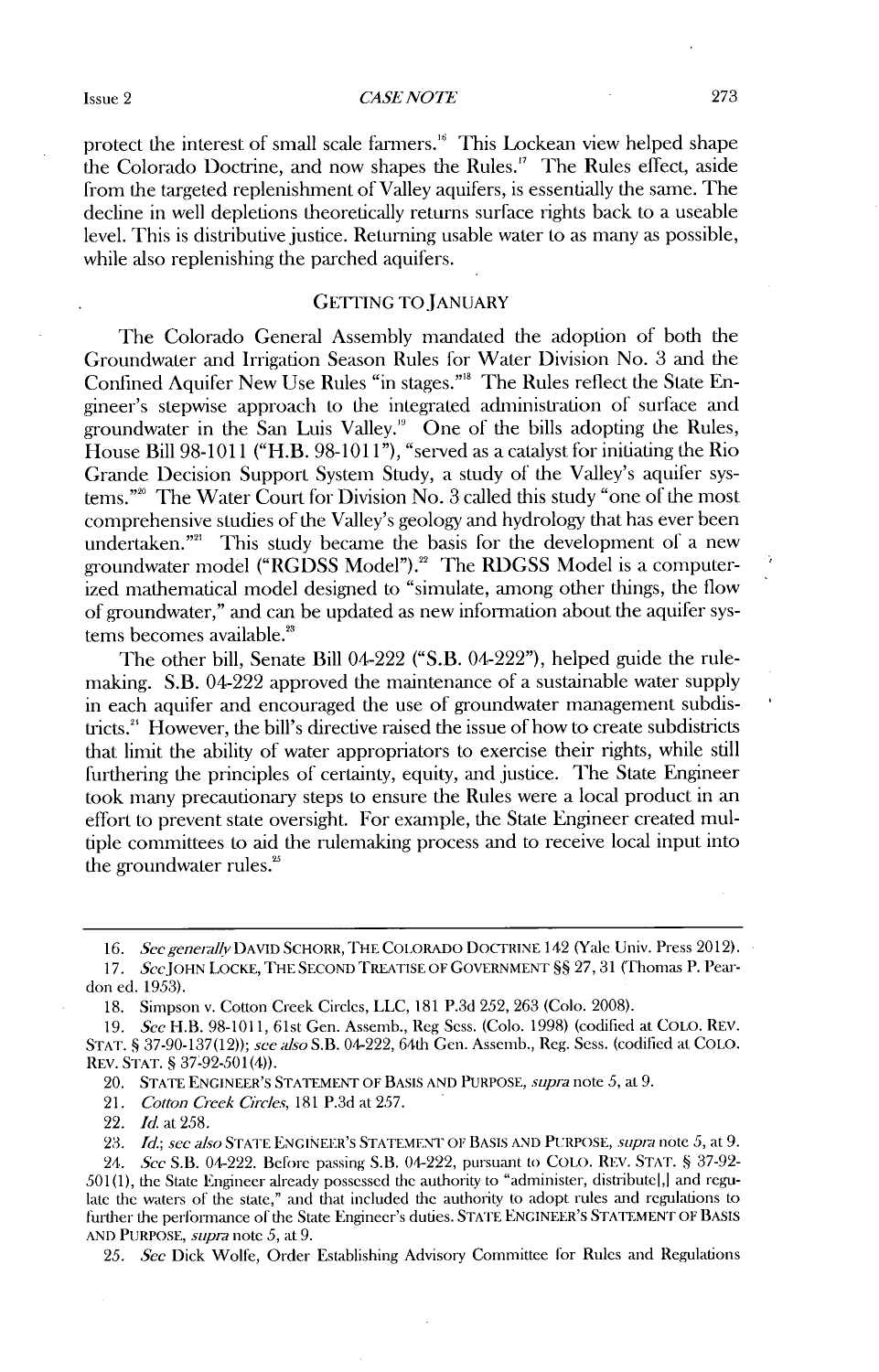#### *WATER LA WREVIEW* 274 Volume 21

#### THE PROPOSED NEW **RULES**

The Rules are designed to allow withdrawals of groundwater while providing for the identification and replacement of injurious stream depletions. The Rules apply to all withdrawals of groundwater within Water Division No. **3,** unless the withdrawal is specifically exempted." The Rules governing the **irri**gation season apply to all irrigation water rights." Ultimately, the Rules seek to achieve and maintain a sustainable water supply in each aquifer system, while not unreasonably interfering with the state's ability to fulfill its obligations under the Rio Grande Compact.'

#### *Rule 6. Requirements for Withdrawals of Groundwater in Water Division No. 3*

There are only three ways in which well users may make lawful groundwater withdrawals that are subject to the Rules: **(1)** pursuant to a groundwater management plan for a subdistrict; (2) a plan for augmentation decreed **by** the Water Court; or **(3)** a substitute water supply plan-each of which must comply with the Rules.<sup>29</sup> "Once the phase-in period has expired, it will be illegal to make any groundwater withdrawal that is subject to the Rules without having obtained one of the three plans listed above."'

#### *Rule 7: Standards for Determinations of Stream Depletions*

The **RGDSS** Model is the default tool used to calculate stream depletions within Water Division **3."** The **RGDSS** Model is designed to determine stream depletions from large groups of wells over large geographic areas. Currently, it cannot determine stream depletions caused **by** a single well or a small group of wells **with** reasonable reliability. However, response functions, derived from the **RGDSS** Model on the effect of groundwater withdrawals from all wells in a response area can be used to determine the proportional stream depletions predicted **by** the response function attributable to consumption via a single well or small group of wells in the response area. Response areas are smaller hydrogeological areas within the larger **RGDSS** Model Domain."

The State Engineer must establish a lower limit of reliability of the **RGDSS** Model to ensure that predicted stream depletions actually occur.<sup>33</sup> This means that the State Engineer must determine the lowest variation of consistency allowed as a basis for what areas the model is sufficiently reliable enough to use.

Governing the Diversion and Use of Underground Waters in Water Division **3,** Division of Water Resources (Dec. **31, 2008).**

**<sup>26.</sup>** Rules Governing the Withdrawal of Groundwater in Water Division No. **3** and Establishing Criteria for the Beginning and End of the Irrigation Season in Water Division No. **3** for all Irrigation, Rule **3.1** [hereinafter *Div. No. 3 Groundwater Rulesl.*

**<sup>27.</sup>** *Id.*

**<sup>28.</sup>** *See* **STATE ENGINEER'S STATEMENT** OF **BASIS AND PURPOSE, supra** *note 5,* at **8.**

**<sup>29.</sup>** *Div. No. 3 Groundwater* Rules, Rule **6.**

**<sup>30.</sup>** *Id. at Rule 3.*

**<sup>31.</sup>** *Id.* at Rule **7.**

**<sup>32.</sup> STATE ENGINEER'S STATEMENT OF BAsIS AND PURPOSE,** *supra note 5,* at **23.**

**<sup>33.</sup>** *Div. No. 3 Groundwater Rules,* Rule **7.2.**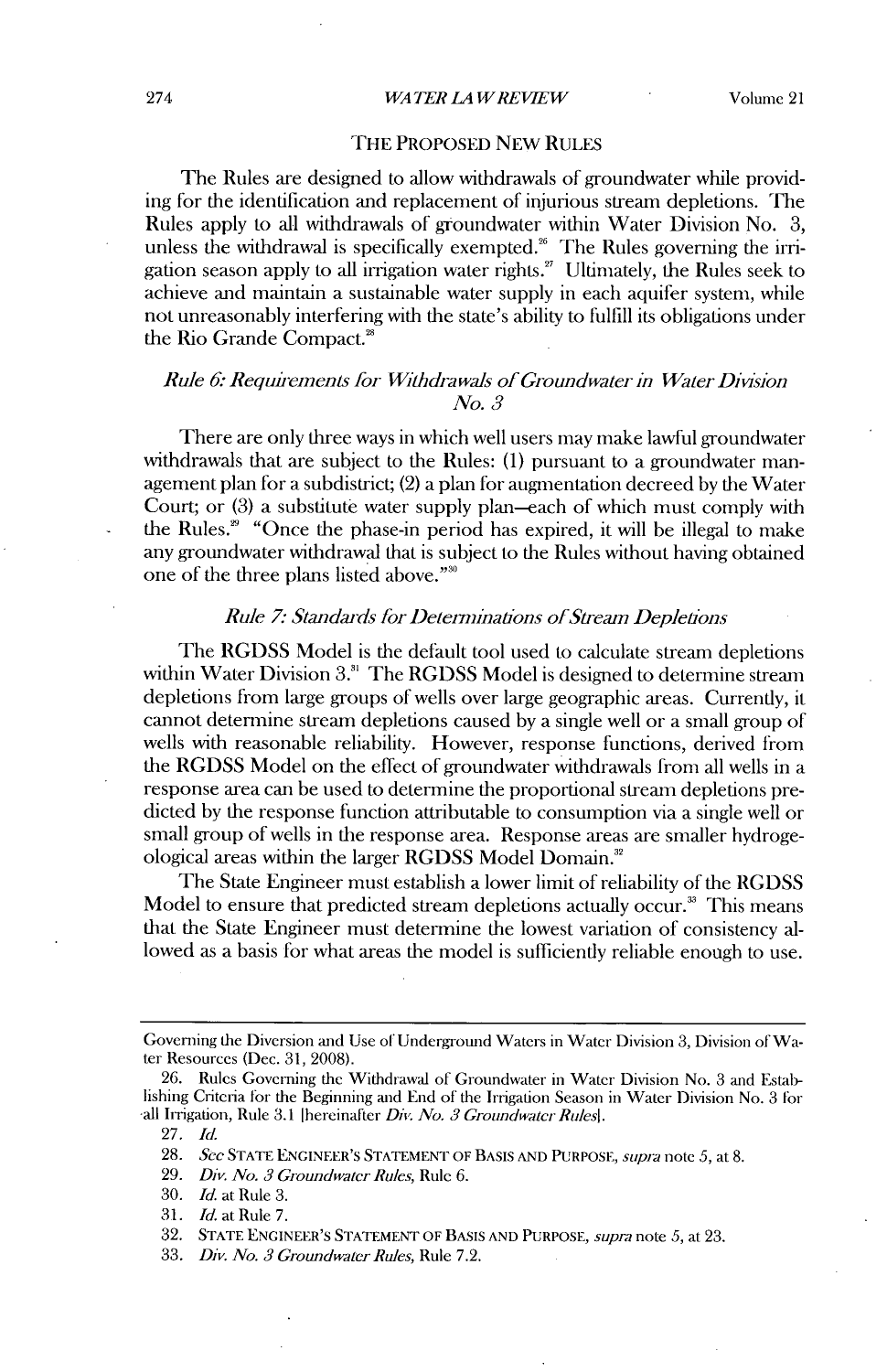#### Issue 2 *CASE NOTE* **275**

Response functions are not used on streams on which the **RGDSS** Model predicts stream depletions in volumes below this lower limit of reliability.<sup>34</sup>

There are procedures for a well user whose well lies outside of the **RGDSS** Model Domain.' These areas generally lie above the valley floor **and** do not have aquifers acting as reservoirs for groundwater storage similar to that of the Confined Aquifer System and the Unconfined Aquifer of the Closed Basin.<sup>36</sup>

#### *Rule 8: Standards and Monitoring Methods for Achieving and Maintaining a Sustainable Water Supply*

The Rules divide Water Division No. **3** into three areas: **(1)** areas within the **RGDSS** Model Domain in which the Confined Aquifer System provides the majority of groundwater withdrawals; (2) areas within the **RGDSS** Model Domain in which the Unconfined Aquifer provides the majority of groundwater withdrawals; and **(3)** areas outside of the **RGDSS** Model Domain." The requirements for sustainability differ depending on the area.<sup>38</sup>

#### *Rule 9: Subdisticlt's Proposed Groundwater Management Plan*

Groundwater management plans are required to contain certain information and must meet specific requirements. $\frac{36}{10}$  The plan must show replacement or a similar remedy for injurious stream depletions caused by subdistrict wells.<sup>40</sup> The plan also must describe what the subdistrict will do to achieve and maintain a sustainable water supply in its response area." **"If** a subdistrict fails to make progress toward achieving and maintaining a sustainable water supply within ten years, the subdistrict must then take action above and beyond the requirements of its Groundwater Management Plan."" It is not yet clear what "actions above and beyond" would be. One would assume it would be additional sustainability focused actions on top of what the plan already calls for, as the plan is not actually accomplishing its goal.

#### *Rule 10: Plans for Augmentation*

An alternative to joining a subdistrict is obtaining a plan for augmentation in order to satisfy the obligation to address any injurious stream depletions

<sup>34.</sup> *Id.* at Rule **7.2.6.**

*<sup>35.</sup> Id.* at Rule **7.6.**

**<sup>36.</sup>** *Sec* **STATE ENGINEER'S STATEMENT OF BASIS AND PURPOSE,** *supra note 5,* at **23.**

**<sup>37.</sup>** *Div. No. 3 Groundwater Rules,* Rule **8.**

**<sup>38.</sup>** *See id.* at Rule **8.1** (containing a specific sustainability standard for areas where groundwater withdrawals are predominantly from the Confined Aqluifer System); *see id.* at Rules **8.2-** 8.4 (wells in areas within the RGDSS Model Domain and in which groundwater withdrawals are predominandy from Unconfined Aquifers arc subicct to the Unconfined Aquifer sustainability standards); *id.* at Rules **8.5-8.6** (wells in areas not specilied must **Propose** an Alternate Plan to achieve a Sustainable Water Supply in the aquifers from which they withdraw groundwater).

**<sup>39.</sup>** *Id.* at Rule **9.**

<sup>40.</sup> *Id.* at Rule **9.1.3.**

*<sup>41.</sup> Div. No. 3 Groundwater Rules,* Rule **9.1.**

<sup>42.</sup> **STATE ENGINEER'S STATEMENT OF BASIS AND PURPOSE,** *supia note 5,* at *25.*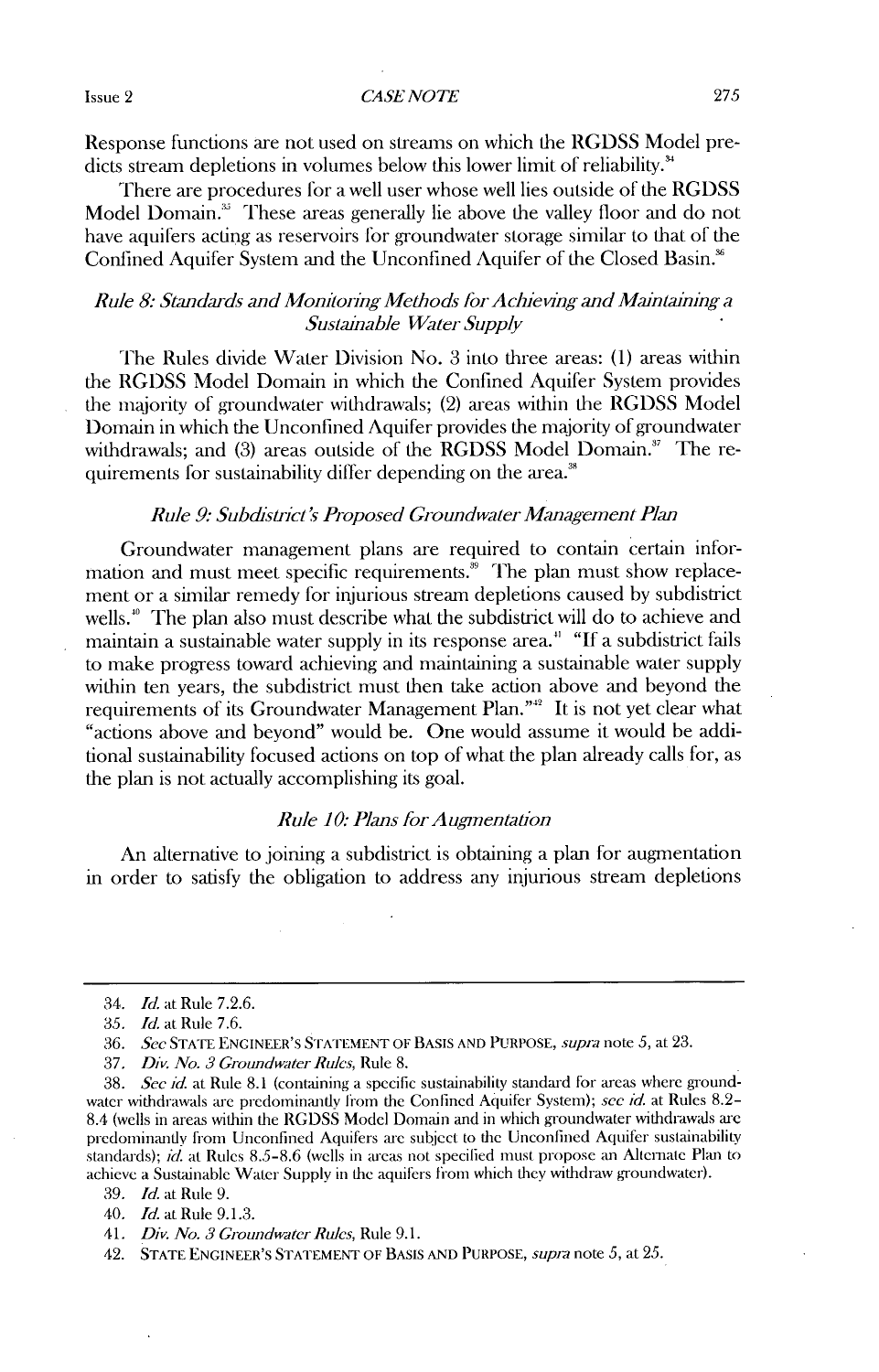caused **by** groundwater withdrawals and achieve and maintain a sustainable water supply." The plan must adequately prevent injury and operate in compliance with the requirements specific to Water Division No. **3,** set forth in the Colorado Revised Statute section **37-92-501(4)** and the Rules.'

Plans for augmentation are allowed to use response functions to determine stream depletions." However, **if** the plan includes wells located outside the **RGDSS** Model domain, the *plan* is not allowed to use response functions from the Model to determine stream depletions." Plans for augmentation within the **RGDSS** Model domain are allowed to use an alternative method instead of response functions to determine stream depletions." Plans for augmentation outside the **RGDSS** Model domain are required to use an alternative method instead of response functions to determine stream depletions." Whatever method is chosen, well users with plans for augmentation must provide the State Engineer with the information required to generate and utilize the method."

#### Rule 14: Irrigation Season

Rule 14 sets the criteria the Division Engineer **will** use to establish irrigation seasons in Water Division No. 3 each year.<sup>36</sup> The presumptive irrigation season begins on **April** 1 and ends on November **1."** However, the Division Engineer has discretion to modify these dates in response to climatic change and other unprecedented conditions.<sup>32</sup> Irrigation seasons may differ based on factors specific to each region: local hydrology, weather patterns, crop types, etc." Continuing the current practice, the Rules require the Division Engineer or members of his staff to meet with water user groups and set the irrigation season, providing notice to all interested water users." The Rules also require an expedited appeals process for challenging the dates of the irrigation season set **by** the **Divi**sion Engineer.<sup>55</sup> The State Engineer must make a determination on the appeal within two days because of practicality concerns.<sup>36</sup>  $\Lambda$  longer period of time may make it impossible for the Division Engineer to readjust the beginning or end date of the irrigation season based on the appellate decision.

#### *Rule 21: Benchmnks/Phase-in*

Because these plans are subject to litigation, well users cannot know for certain how much time they **will** need to come into compliance with the Rules. Rule 21 sets a two-year time limit for well users who are currently operating

- 44. **COLO.** REV'. **STAT. § 37-92-501(4).**
- *45. Div. No. 3 Groundwater Rules, Rule* **10.2.**
- *46. Id.*
- *47. Id.*
- 48. *Id.*
- *49. Id.*
- *50. Id. at* Rule 14.
- *51. Div. No. 3 Groundwater Rules,* Rule **14.1.**
- *52. Id.*
- *53. Id.*
- *54. Id. at* Rules 14.2, 14.3.
- *55. Id.* at Rule 14.4.
- *56. Id.*

*<sup>43.</sup> Div. No. 3 Groundwater Rules, Rule* **10.**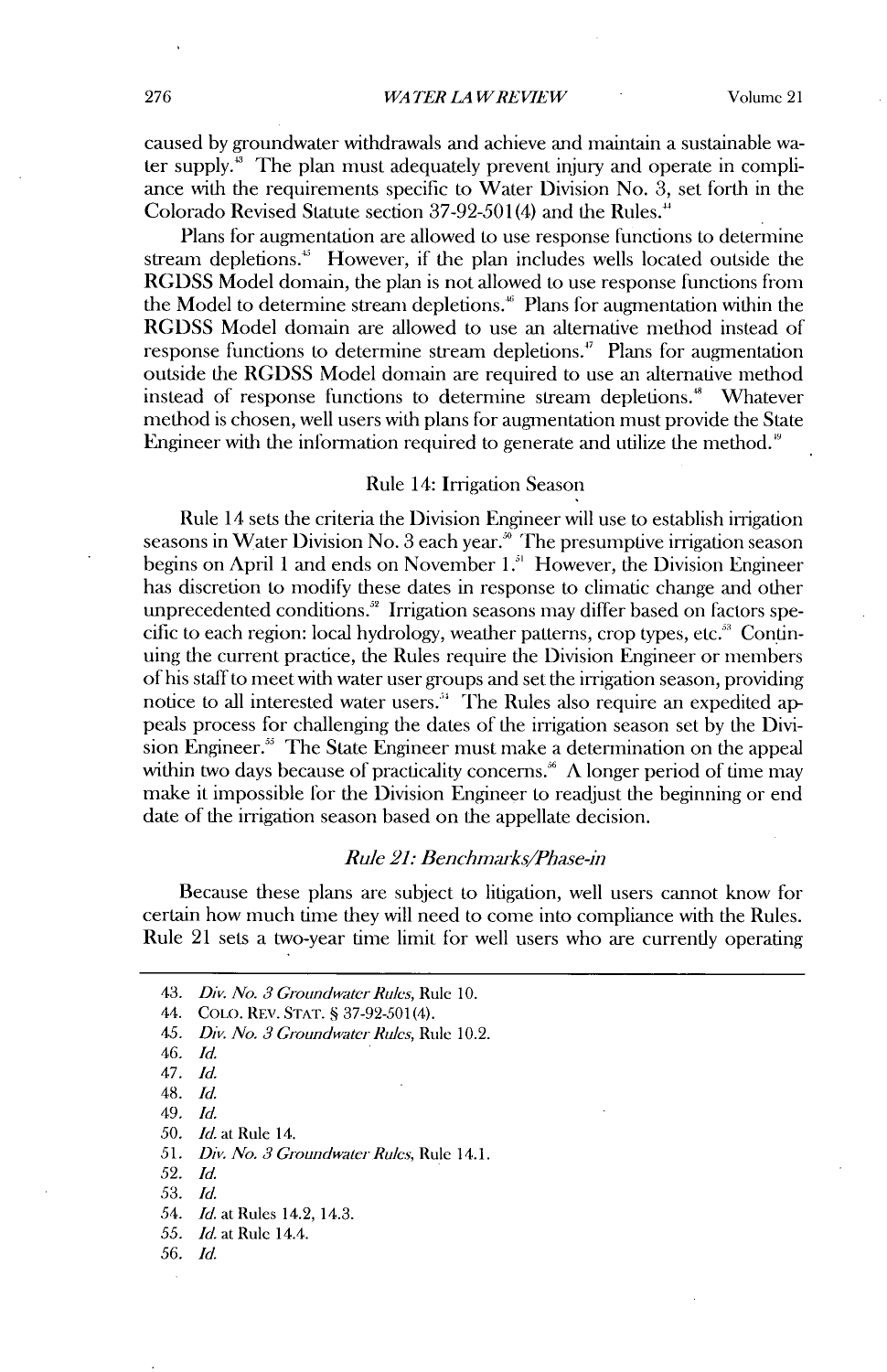#### *CASE NOTE* **Issue 2 277 277**

under plans for augmentation to continue their operations, provided that the user files an application in water court and is diligently litigating the plan for augmentation. $3^7$  "Plans must contain terms sufficient to meet all of the applicable requirements of the Rules."<sup>38</sup>

Rule 21 also creates a timeline for subdistricts to form and develop their groundwater management plans." The rules create benchmarks for subdistricts to compare with to insure compliance with Rule 21. The first benchmark requires subdistricts to have petitioned for their formation within one year of the effective date of the Rules. $\degree$ 

The Rules also contain provisions that **apply** only to entities that are legally precluded from joining a subdistrict other than by contract.<sup>61</sup> Because it is unlikely that subdistricts in areas other than Subdistrict No. **I will** be operating under approved groundwater management plans as of the effective date, Rule 21.2 allows these specified entities additional time to enter into contracts with subdistricts.<sup>62</sup>

The State Engineer has discretion to extend deadlines for compliance with the Rules upon showing good cause." This means a well user must demonstrate they diligently and in good faith attempted to comply with the Rules, but nevertheless have been unable to do so.'

#### Rule 24: **RGDSS** Model, Lower Limit of Reliability, and Response Functions

"This Rule explains the role of the RGDSS Model."<sup>65</sup> The State Engineer must notify interested persons when his office makes significant changes to the **RGDSS** Model or response functions.<sup><sup>66</sup> The State Engineer is also required to</sup> start an additional formal rulemaking process **if** the State Engineer determines that new technology should be used in place of the **RGDSS** Model."

#### **THE** EFFECTS OF THE NEw **RULES**

In essence, the Rules further principles underlying the Colorado Doctrine. Those who believe in the Colorado Doctrine undoubtedly **will** see successes in the Rules, whether they like the Rules or not. Diverging from, and in contrast to, the modern interpretation of prior appropriation as a paradigm of privateproperty rights," a distributive justice focus that keeps the public resource of water out of the hands of speculators and monopolists continues to be the main focus of the prior appropriation system. Achieving allocative efficiency through

*<sup>57.</sup> Div. No. 3 Groundwater Rules,* Rule **21.**

*<sup>58.</sup>* **STATE** ENGINEER'S **STATEMENT** OF BASIS **AND** PURPOSE, *supra note 5, at* **28.**

**<sup>59.</sup>** *Div. No. 3 Groundwater Rules,* Rule 21.1.2.

**<sup>60.</sup>** *Id.* at Rule 21.1.2.1.

**<sup>61.</sup>** *Id.* at Rule 21.2.

**<sup>62.</sup>** *Sec id.*

**<sup>63.</sup>** *Id. at* Rule **21.3.**

<sup>64.</sup> *Id.*

*<sup>65.</sup>* **STATE ENGINEER'S** STATEMENT OF **BASIS AND** PURPOSE, *supm note 5,* at **29.**

**<sup>66.</sup>** *Div. No. 3 Groundwater Rdes,* Rule 24.4.

**<sup>67.</sup>** *Id.* at Rule 24.6.

**<sup>68.</sup>** *See, e.g.,* Mark W. Tader, *Reallocating Western Water: Benelicial Use, Property, and Politics,* 1986 U. ILL. L. REV. 277, 284 (Western states have long "recognized property rights in water that surpassed any interest protected at common law").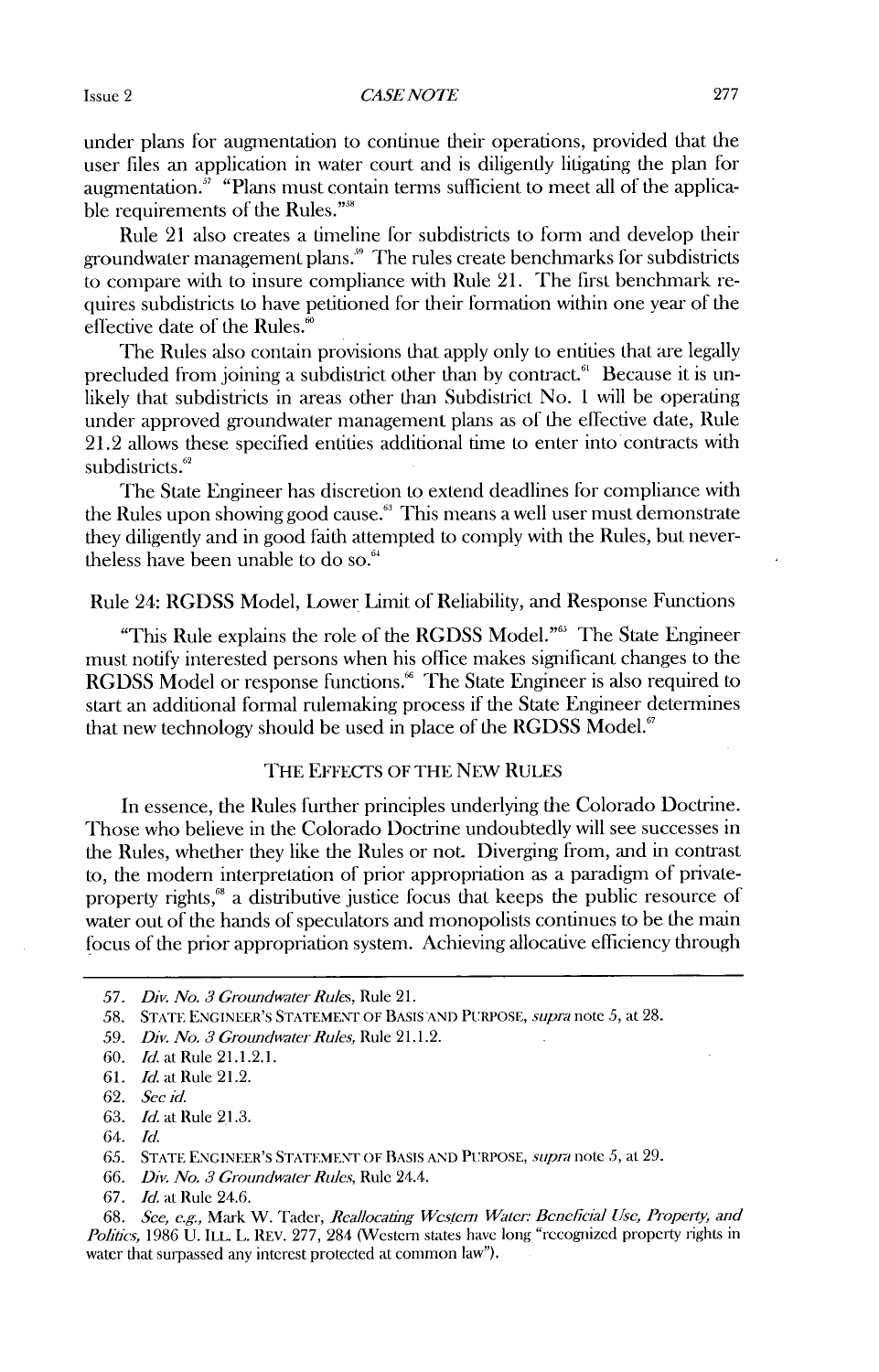freely conveyable private-property rights was not a primary goal of the farmers, lawyers, and publicists who advocated for and developed the Colorado Doctrine." This is because water rights in Colorado fall outside the bipolar continuum of property rights, "with purely private property on one end and common property [or resources] on the other."" The dilerence between these two types of property rights is most clearly illustrated **by** a concentration of wealth and the right to exclude on one end and egalitarian distribution and inclusion on the other." Ironically, Colorado rejected the common-property regime of riparian law because it was "too exclusionary and tended to the concentration of water in the hands of an underserving few."<sup>7</sup> . However, Article **16** of the Colorado Constitution applies Lockean principles of wide distribution though rules that promote ditch easements, the priority principle, public ownerships of the state's surfaces water, and the beneficial use requirement.<sup>33</sup> Thus Colorado water law falls somewhere within the continuum of private property laws and public property laws, and based on the theory of distributive justice.

The one thing that was known when this process began was that the current laws governing groundwater usage and distribution in Water Division **3** are causing injury." While the Rules face many who dissent, they are necessary to protect not only the valuable resource of water, but also the residents that call the unique high-altitude desert landscape of the San Luis Valley home. There are three major components of these rules: **(1)** determination of depletions; (2) operation of the subdistricts; and (3) sustainability.<sup>75</sup>

The key focus of the Rules is to return to the priority system and achieve sustainability. While the State Engineer retained the authority to specify how water is replaced, the State Engineer left it up to the well owners **in** the Valley to decide how they want to replace the water. Thus, the water users of the area sculpted the mandate into an idea that **fit** the unique area, as well as the issues it faces, and protected themselves from micromanagement **by** the state. While there are really three options a well owner has: **(1)** join a subdistrict; (2) seek approval for an augmentation plan; or **(3)** shut down their well, the Rules are crafted broadly to allow flexibility for the water users. **By** leaving the Rules broad, water users can be creative in finding solutions to help protect the rights of the water right holders and in creating legal remedies for those who have invested heavily in **high** capacity wells.

Ultimately, the Rules were the only option left for the San Luis Valley other than direct state intervention." The use of the Advisory Committee and the subcommittees helped the residents protect their interests, while working towards a common goal. The committees help protect the individual rights of each appropriator. The Rules entered the courtroom on January 24, **2018** and

*75.* Sustainability is meant in the sense of protecting surface water rights from injury and work towards matching water supplies widi dic amount of groundwater that irrigators are pumping.

*76. See* **H.B. 98-1011** (codified at **COLO.** REV. **STAT. § 37-90-137(12);** *see also* S.B. 04-222 (codified at **COLO. REV. STAT. §** *37-92-501(4)).*

**<sup>69.</sup>** *See SCHORR,* **supra** note **16,** at 142.

**<sup>70.</sup>** *Id.* at **161-62.**

**<sup>71.</sup>** *Sce id. at 162.*

**<sup>72.</sup>** *Id. at 162.*

**<sup>73.</sup>** *Sec LOCKE, supra* note **17,** at **§§ 27, 31; COLO. CONST.** art. **XVI.**

<sup>74.</sup> *Aunaosa-la.Jara,* 674 **P.2d** at **935-36.**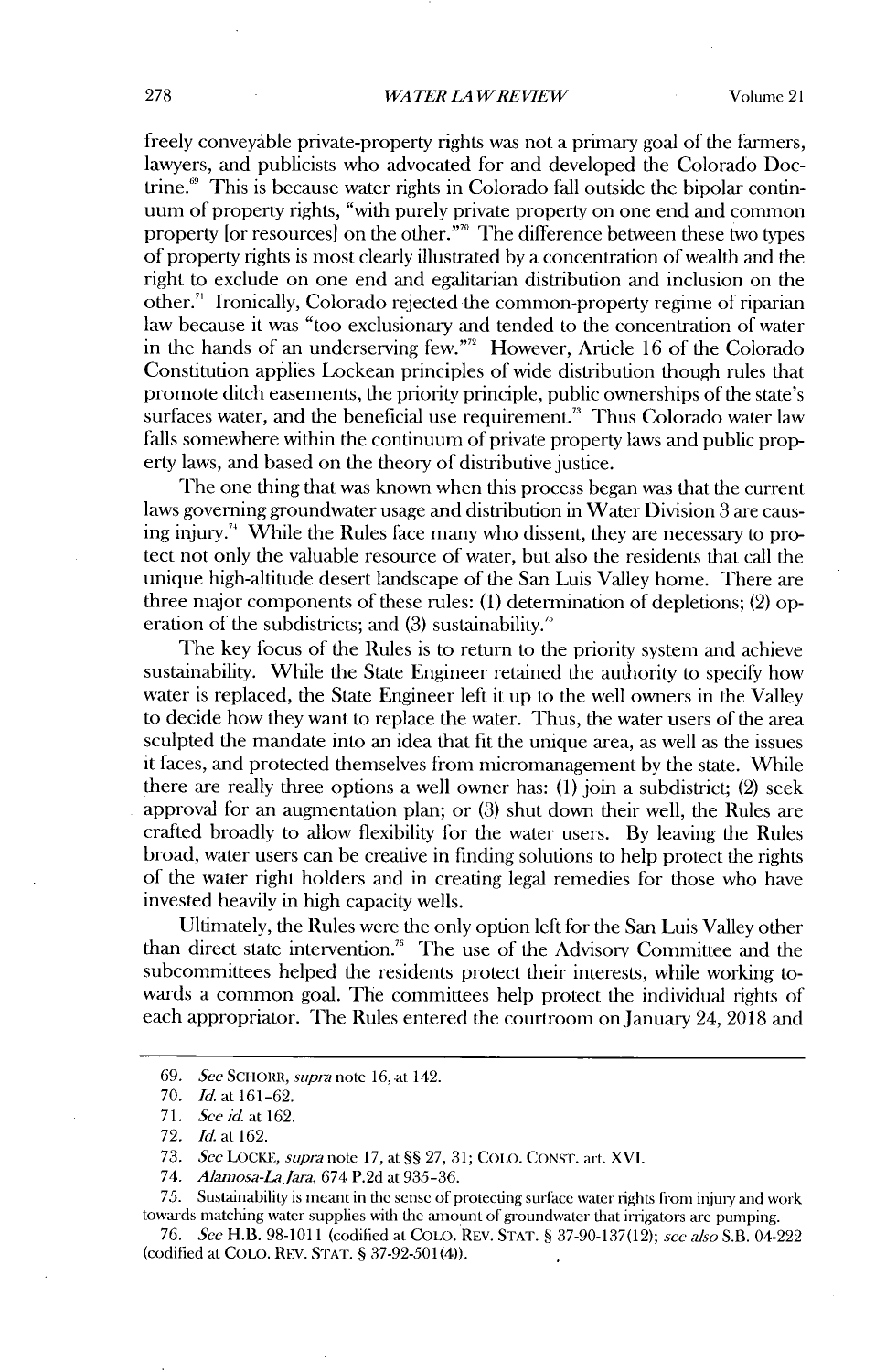Issue 2 *CASENOTE* **279**

will soon become the way of life for water users in the land of cool sunshine.

#### THE ANSWER

Thus, to the question: **if** a water user likes every rule that is implemented, are they truly a good water user? The answer is no. One need not look any further than the Prior Appropriation Doctrine to find similarities in necessity and operation. The Prior Appropriation Doctrine as developed in nineteenthcentury Colorado was viewed at the time as striking a blow at private property in order to advance distributive justice." The Prior Appropriation Doctrine **is** not without critics, yet the doctrine is what generates the growth of Colorado.<sup>78</sup> The flexibility allowed under the Doctrine is what now allows for the creation of the Rules. The Rules face similar critiques. The Rules, in operation, prevent **high** capacity wells from operating at maximum potential in order to ensure surface appropriators water and that the Valley meets Compact requirements. However, **like** the Prior Appropriation Doctrine, the benefits do not stop at distributive justice. There are seemingly no feasible alternatives, not unlike **the** need to appropriate water away from a river in Colorado." Western water requires creativity. Western water requires pioneers. And yes, Western water requires the adoption of certain rules, however unpopular at the time, that further the purpose behind the Prior Appropriation Doctrine.

*Kole Kelley*

**78.** *Id.at 142.*

**<sup>77.</sup>** SCHORR, *supm* note **16,** at 2.

**<sup>79.</sup>** *See* Coffin v. Left Hand Ditch Co., **6** Colo. 443 **(1882).**